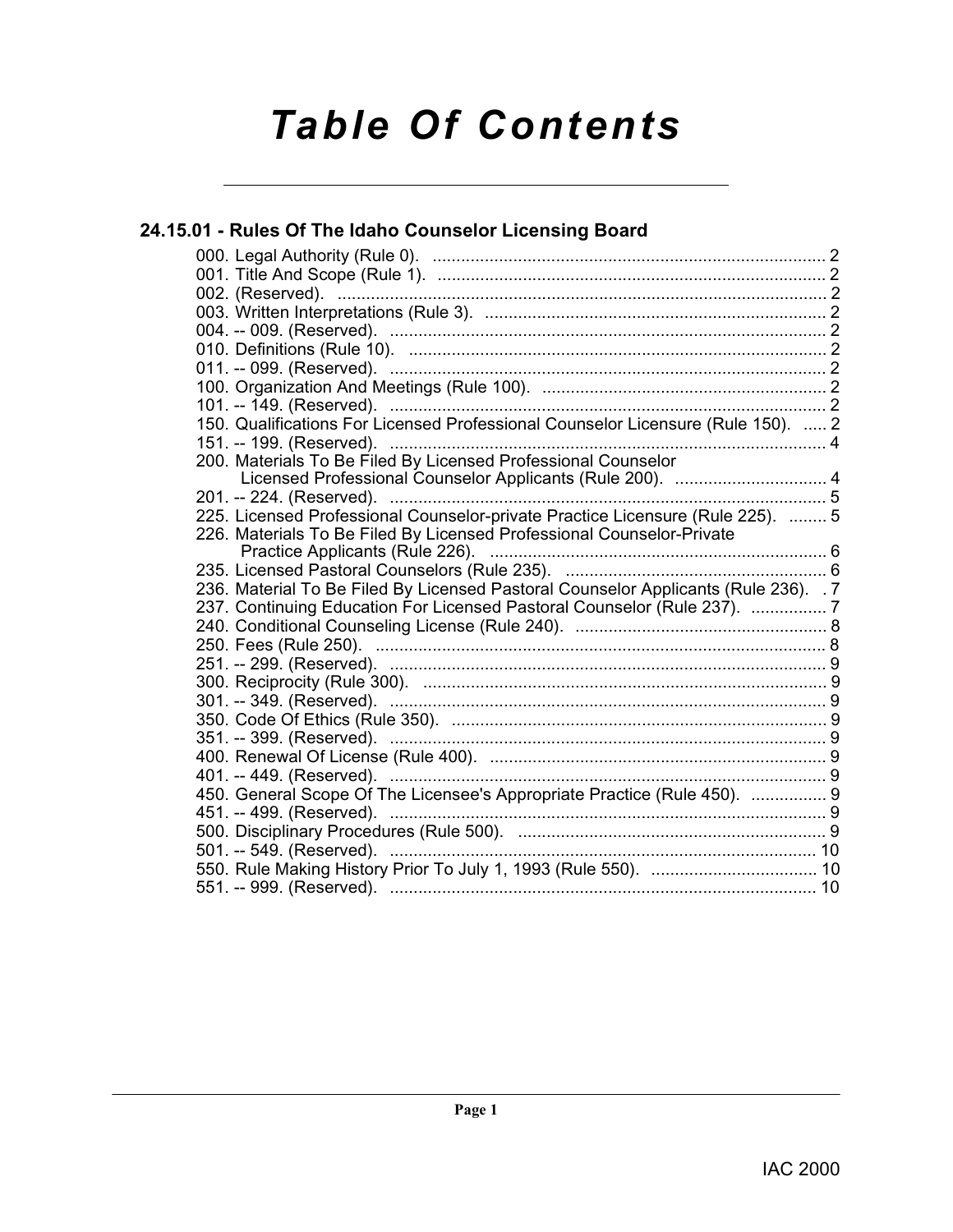#### **IDAPA 24 TITLE 15 Chapter 01**

#### **24.15.01 - RULES OF THE IDAHO COUNSELOR LICENSING BOARD**

#### <span id="page-1-14"></span><span id="page-1-1"></span><span id="page-1-0"></span>**000. LEGAL AUTHORITY (Rule 0).**

These rules are hereby prescribed and established pursuant to the authority vested in the Idaho Counselor Licensing Board by the provisions of Section 54-3404, Idaho Code. (7-1-93)

#### <span id="page-1-17"></span><span id="page-1-2"></span>**001. TITLE AND SCOPE (Rule 1).**

These rules shall be cited as IDAPA 24.15.01, "Rules of the Idaho Counselor Licensing Board". (7-1-93)

#### <span id="page-1-3"></span>**002. (RESERVED).**

#### <span id="page-1-18"></span><span id="page-1-4"></span>**003. WRITTEN INTERPRETATIONS (Rule 3).**

The board may have written statements which pertain to the interpretation of the rules of this chapter. Such interpretations, if any, are available for public inspection and copying at cost in the main office of the Bureau of Occupational Licenses. (7-1-93) Occupational Licenses.

#### <span id="page-1-5"></span>**004. -- 009. (RESERVED).**

#### <span id="page-1-6"></span>**010. DEFINITIONS (Rule 10).**

<span id="page-1-12"></span><span id="page-1-11"></span>**01. Board**. The Idaho Counselor Licensing Board as prescribed in Section 54-3401, Idaho Code.

(7-1-93)

#### <span id="page-1-7"></span>**011. -- 099. (RESERVED).**

#### <span id="page-1-15"></span><span id="page-1-8"></span>**100. ORGANIZATION AND MEETINGS (Rule 100).**

Board meetings will be held on the first Tuesday of the months of February, May, and October of each year and at such other times as the Board deems necessary. (7-1-93) such other times as the Board deems necessary.

#### <span id="page-1-9"></span>**101. -- 149. (RESERVED).**

#### <span id="page-1-16"></span><span id="page-1-10"></span>**150. QUALIFICATIONS FOR LICENSED PROFESSIONAL COUNSELOR LICENSURE (Rule 150).**

Licensure as a "licensed professional counselor" shall be restricted to persons who have successfully completed each of the following requirements: (7-1-97) of the following requirements:

<span id="page-1-13"></span>**Graduate Program Requirement**. A planned graduate program of sixty (60) semester hours which is primarily counseling in nature, six (6) semester hours of which are earned in an advanced counseling practicum, and including a graduate degree in a counseling field from an accredited university or college offering a graduate program in counseling. (7-1-93)

a. A planned graduate program in a counseling field shall be defined as completion of one (1) of the following: (7-1-93)

i. A counseling program accredited or approved by the National Council for accreditation of Teacher<br>n or a counseling program listed in the Interstate List of Approved Programs; or (7-1-93) Education or a counseling program listed in the Interstate List of Approved Programs; or

ii. A counseling program approved by the Council for Accreditation of Counseling and Related Educational Programs; or (7-1-93)

iii. A counseling program approved by the Council on Rehabilitation Education; or (7-1-93)

iv. A counseling program approved by the Board which shows evidence of education in the following areas: Counseling Theory, Counseling Techniques and Supervised Counseling Experience (this practicum must be supervised at the ratio of at least one (1) hour of one-to-one supervision for every ten (10) hours of experience in the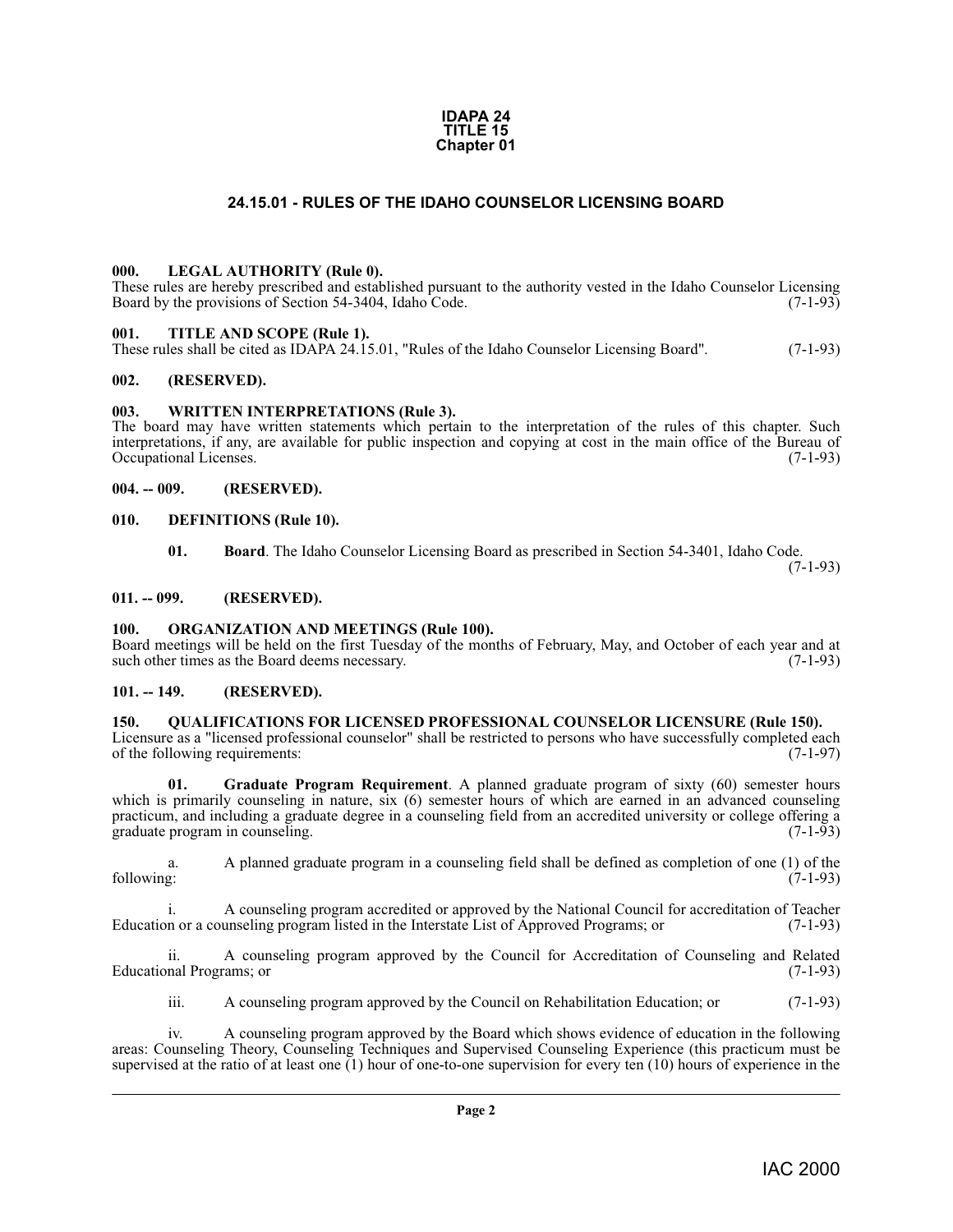#### *IDAHO ADMINISTRATIVE CODE IDAPA 24.15.01* **Rules of the Counselor Licensing Board**

setting) and at least six (6) of the following: (7-1-93)

(1) Human growth and development: Includes studies that provide a broad understanding of the nature and needs of individuals at all developmental levels. Emphasis is placed on psychological, sociological, and physiological approaches. Also included are areas such as human behavior (normal and abnormal), personality theory, and learning theory. (7-1-93) (7-1-93)

(2) Social and cultural foundations: Includes studies of change, ethnic groups, subcultures, changing roles of women, sexism, urban and rural societies, population patterns, cultural mores, use of leisure time, and differing life patterns. (7-1-93)

(3) The helping relationship: Includes philosophic bases of the helping relationship: Consultation theory and/or an emphasis on the development of counselor and client (or consultee) self-awareness and selfunderstanding.

(4) Groups: Includes theory and types of groups, as well as descriptions of group practices, methods  $s$ , and facilitative skills. It includes either a supervised practice and/or a group experience. (7-1-93) dynamics, and facilitative skills. It includes either a supervised practice and/or a group experience.

(5) Life-style and career development: Includes areas such as vocational-choice theory, relationship between career choice and life-style, sources of occupational and educational information, approaches to career decision-making processes, and career-development exploration techniques. (7-1-93) decision-making processes, and career-development exploration techniques.

(6) Appraisal of the individual: Includes the development of a framework for understanding the individual, including methods of data gathering and interpretation, individual and group testing, case-study approaches and the study of individual differences. Ethnic, cultural, and sex factors are also considered. (7-1-93)

(7) Research and evaluation: Includes areas such as statistics, research design, and development of research and demonstration proposals. It also includes understanding legislation relating to the development of research, program development, and demonstration proposals, as well as the development and evaluation of program objectives. (7-1-93)  $\omega$  objectives.  $(7-1-93)$ 

(8) Professional orientation: Includes goals and objectives of professional counseling organizations, codes of ethics, legal consideration, standards of preparation, certification, and licensing and role of identity of counselors. (7-1-93) counselors. (7-1-93)

b. A total of at least sixty (60) graduate semester hours or ninety (90) graduate quarter hours shall be required. (7-1-93) required. (7-1-93)

c. Advanced counseling practicum shall be practica taken at the graduate school level. (7-1-93)

d. A graduate degree shall be one of the following beyond the baccalaureate level: The master's degree, the educational specialist certificate or degree, or the doctor's degree. (7-1-93)

e. An accredited university or college shall be a college or university accredited by one (1) of the following: the Middle States Association of Colleges and Secondary Schools, the New England State Association of Colleges and Secondary Schools, the North Central Association of Colleges and Secondary Schools, the Northwest Association of Colleges and Secondary Schools, the Southern Association of Colleges and Secondary Schools, or the Western College Association. (7-1-93)

<span id="page-2-0"></span>**02.** Supervised Experience Requirement. One thousand (1,000) hours of supervised experience in ng acceptable to the Board. (7-1-93) counseling acceptable to the Board.

a. One thousand (1,000) hours is defined as one thousand (1,000) clock hours of experience working in a counseling setting. Supervised experience in practica and/or internships taken at the graduate level may be utilized. The supervised experience shall include a minimum of one (1) hour of face-to-face consultation with the supervisor for every twenty (20) hours of job/internship experience. (As stated under Subsection 150.01.a.iv. counseling practicum experience as opposed to job or internship experience shall be supervised at a ratio of one (1)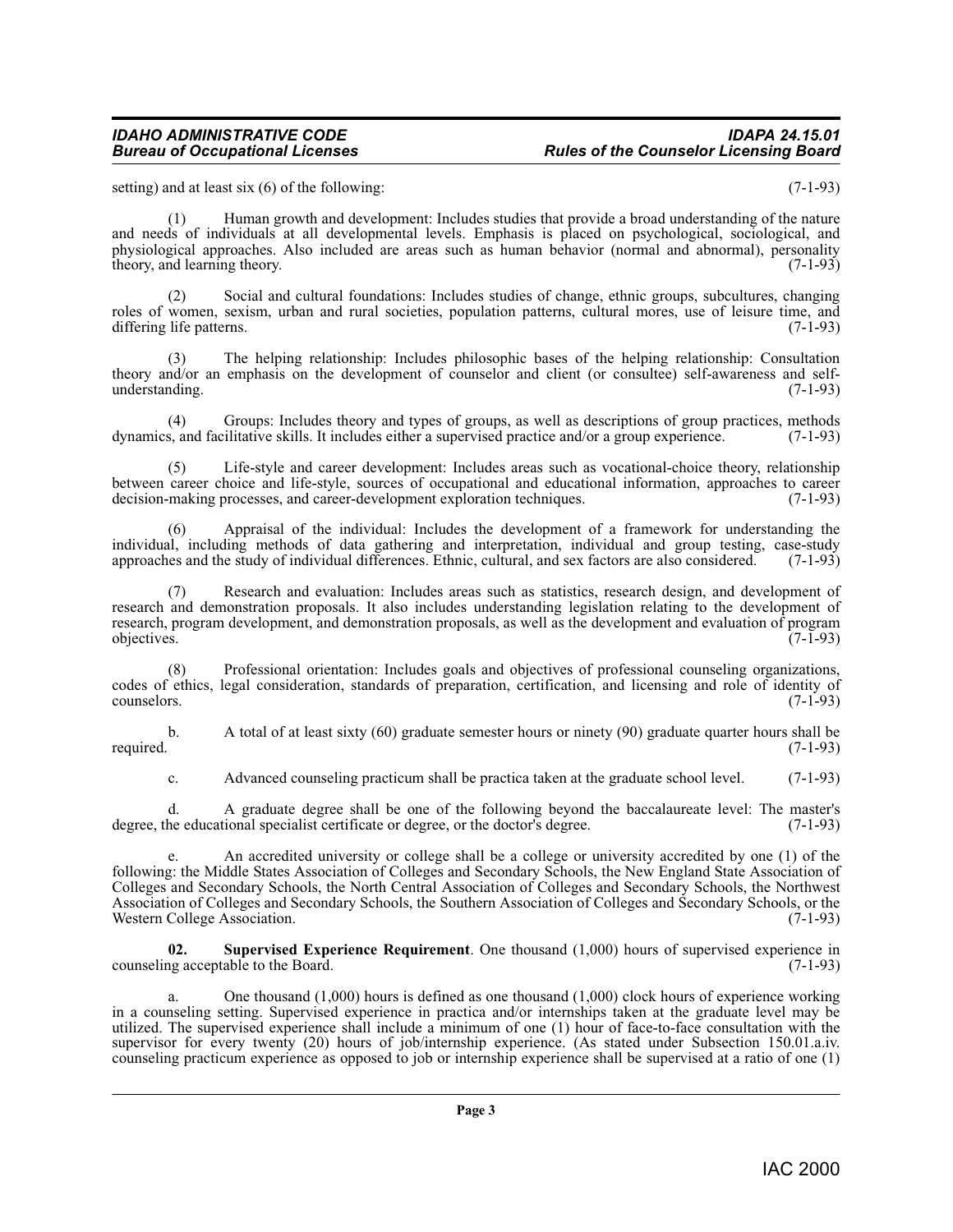hour of supervision for every ten (10) hours in the settings.) For example: (7-1-93)

i. A person in a twenty (20) hour per week job/internship who is receiving one (1) hour of individual supervision each week would accumulate one thousand  $(1,000)$  supervised hours in fifty (50) weeks to equal the twenty to one  $(20/1)$  ratio. twenty to one  $(20/1)$  ratio.

ii. A person in a forty (40) hour per week setting with one (1) hour of supervision per week would still  $f(x)$  (50) weeks to equal the twenty to one (20/1) ratio. require fifty  $(50)$  weeks to equal the twenty to one  $(20/1)$  ratio.

iii. A person in a forty (40) hour per week setting with two (2) hours of supervision per week would accumulate the one thousand  $(1,000)$  hours at the twenty to one  $(20/1)$  supervision ratio in twenty-five  $(25)$  weeks. (7-1-93)

b. The supervision must be provided by a qualified counselor educator as a part of a planned graduate program or by a person who holds a graduate degree beyond the baccalaureate level who is certified and/or licensed as a counselor, social worker, psychologist, or psychiatrist. Supervision by an administrative superior who is not in a counseling related profession is not acceptable to the Board. Supervision by a professional counseling peer, however, may be acceptable to the Board if the peer/supervisory relationship includes the same controls and procedures expected in an internship setting. (See Subsection 150.02.a.) For example, the relationship should include the staffing of cases, the critiquing of counseling tapes and this supervision must be conducted in a formal, professional, consistent manner on a regularly scheduled basis. Effective July 1 1988, the supervision must be provided by a Licensed Professional Counselor licensed by the state of Idaho; if the applicant's supervision was provided in another state, it must have been provided by a counseling professional licensed by that state, provided the requirements for licensure in that state are substantially equivalent to the requirements of Title 54, Chapter 34, Idaho Code. (7-1-93)

c. Experience in counseling is defined as assisting individuals or groups, through the counseling relationship, to develop an understanding of personal problems, to define goals, and to plan action reflecting interests, abilities, aptitudes, and needs as related to persona-social concerns, educational progress, and occupations and careers. Counseling experience may include the use of appraisal instruments, referral activities, and research findings.  $(7-1-93)$ 

<span id="page-3-3"></span>**03. Written Examination Requirement**. (7-1-93)

a. The Board requires a written examination. (7-1-93)

b. Completion of the examination will not be required until the applicant meets the requirements presented in Subsections 150.01 and 151.02. However, an applicant may take the examination earlier if he desires. (7-1-93)

c. The examination will be conducted at a time and place specified by the Board. (7-1-93)

d. Successful performance on the examination will be established by the Board. (7-1-93)

e. The first time the examination is failed the applicant may take it again the next time it is given upon application and payment of fees. If the examination has been failed twice, the individual must wait at least one (1) year before taking it a third time. The individual must wait at least one year and petition the Board for approval to take the examination the fourth time. The petition shall include evidence satisfactory to the Board that the applicant has taken additional study in the field of Counseling before approval will be granted. (7-1-93)

#### <span id="page-3-0"></span>**151. -- 199. (RESERVED).**

<span id="page-3-2"></span><span id="page-3-1"></span>**200. MATERIALS TO BE FILED BY LICENSED PROFESSIONAL COUNSELOR LICENSED PROFESSIONAL COUNSELOR APPLICANTS (Rule 200).** Each applicant must: (7-1-97)

**01. Complete An Application**. Complete an application upon a form prescribed by the Counselor g Board. (7-1-93) Licensing Board.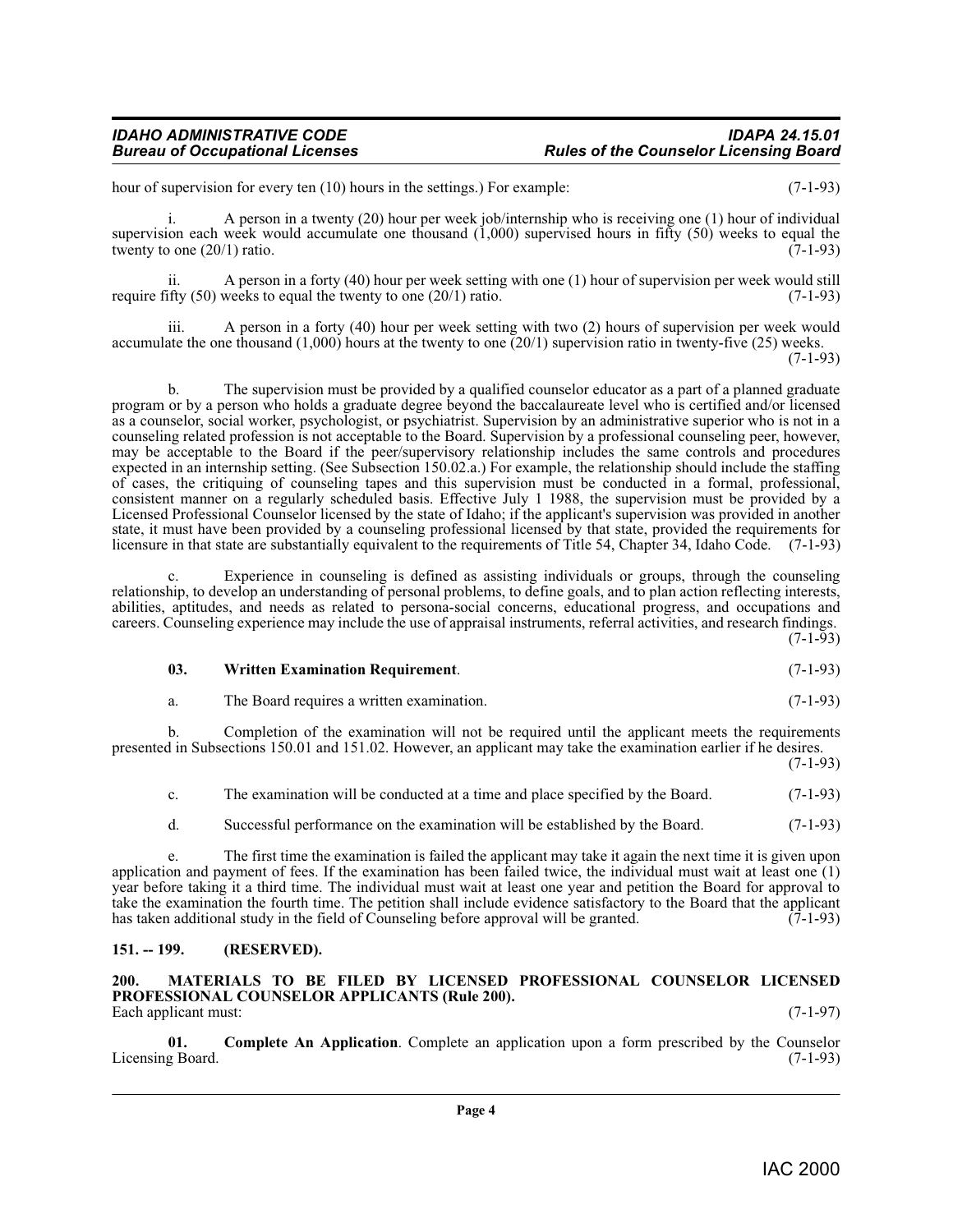<span id="page-4-8"></span>**02. Verify Counseling Program**. Verify counseling program identified in application with official graduate transcripts sent by college(s) to Board.  $(7-1-93)$ 

**03. Submit Verification Of Supervised Experience**. Submit verification of supervised experience upon the form prescribed by the Board. (7-1-93)

<span id="page-4-6"></span><span id="page-4-5"></span>**04. Submit Application Fee**. Submit a non-refundable application fee of seventy-five dollars (\$75).

 $(7-1-93)$ 

#### <span id="page-4-0"></span>**201. -- 224. (RESERVED).**

<span id="page-4-3"></span><span id="page-4-1"></span>**225. LICENSED PROFESSIONAL COUNSELOR-PRIVATE PRACTICE LICENSURE (RULE 225).**<br>The following requirements must be met for licensed professional counselor-private practice licensure (7-1-97) The following requirements must be met for licensed professional counselor-private practice licensure

**01. Private Practice Specialty Licensure**. Applicants applying for private practice specialty licensure prior to January 1, 1998, must meet the criterion of having provided two thousand  $(2,000)$  hours of direct client contact since being licensed as a licensed professional counselor. Additionally, applicants must:  $(7-1-97$ contact since being licensed as a licensed professional counselor. Additionally, applicants must:

<span id="page-4-4"></span>a. Hold a current Idaho Licensed Professional Counselor License; (7-1-97)

b. Document direct client contact by providing verification and/or practice records indicating hours of  $(7-1-97)$ counseling; and

c. Document proficiency in Diagnostic Evaluation by providing verification of successful completion ate course or other training/experience equivalent to a college course acceptable to the board. (7-1-97) of graduate course or other training/experience equivalent to a college course acceptable to the board.

**02.** Other Requirements. After January 1, 1998 the following requirements must be met: (7-1-97)

a. Hold a current Idaho licensed professional counselor license; and (7-1-97)

b. Document two thousand  $(2,000)$  hours of supervised experience accumulated over a two  $(2)$  year der licensure.  $(7-1-97)$ period after licensure.

i. A Licensed Professional Counselor-Private Practice must provide at least one thousand (1,000) hours of the supervised experience requirement; the remainder of the supervision may be provided by Psychiatrists, Counseling/Clinical Psychologists and/or Certified Social Workers-Private and Independent Practice. (7-1-97)

The ratio for supervision will consist of one (1) hour of face-to-face, one-on-one (1/1) supervision (1) hours of direct client contact. to every thirty  $(30)$  hours of direct client contact.

c. Document proficiency in Diagnostic Evaluation by providing verification of successful completion of graduate course or other training/experience equivalent to a college course acceptable to the board. (7-1-97)

<span id="page-4-7"></span>**03.** Supervisors. A supervisor may supervise no more than three (3) licensed professional counselors (7-1-97) at any one time.

<span id="page-4-2"></span>**04.** Continuing Education. Twenty (20) contact hours of continuing education, per year is required to renew a Licensed Professional Counselor - Private Practice license. (7-1-97)

a. Documentation must be copies of verification from providers, transcripts, or certificates acceptable to the board.  $(7-1-97)$ 

b. Continuing education requirement shall begin upon the second renewal of the licensed professional counselor-private practice license. Prior to renewal, documentation of the continuing education credits must be provided along with the renewal application.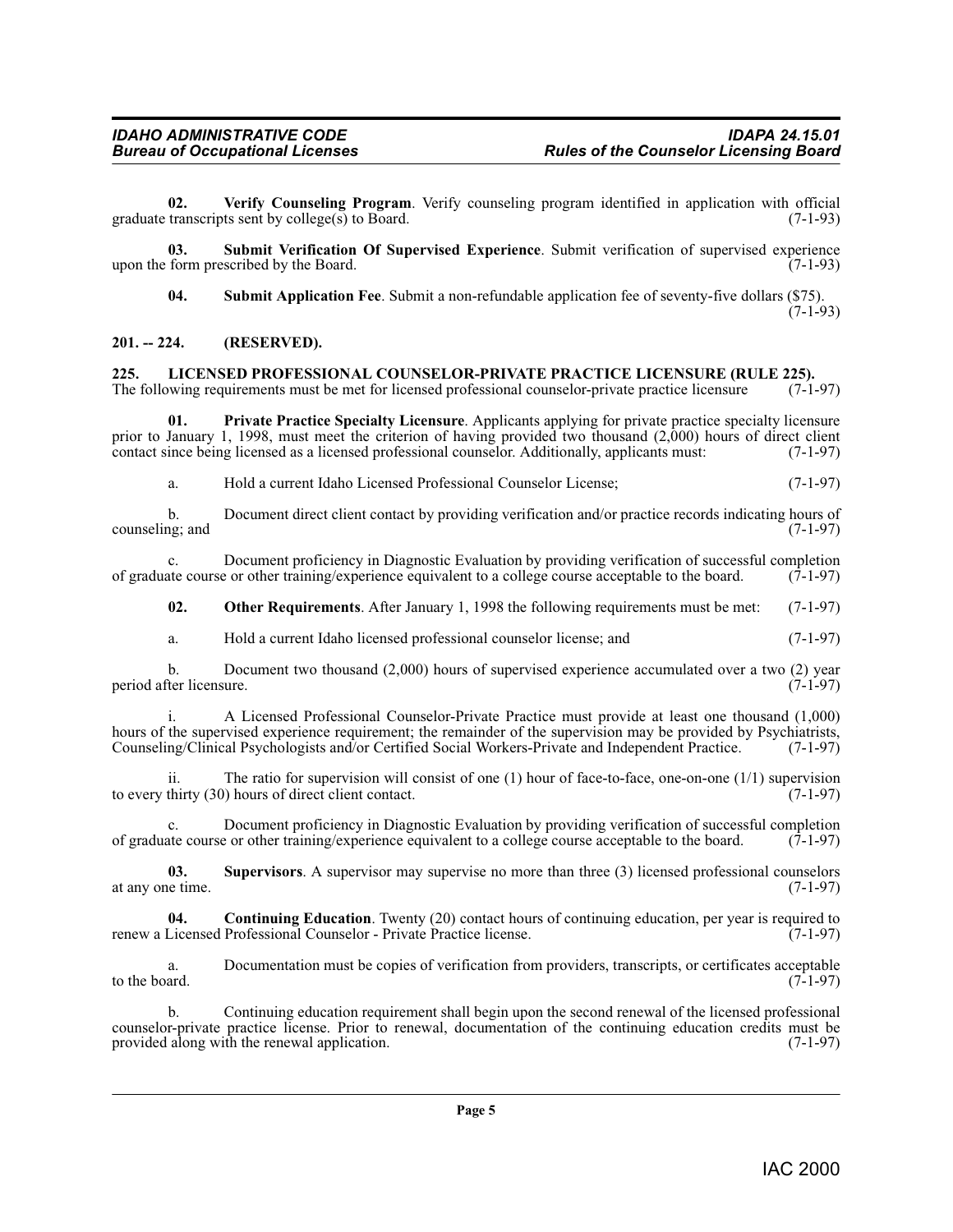**Rules of the Counselor Licensing Board** 

<span id="page-5-4"></span><span id="page-5-0"></span>**226. MATERIALS TO BE FILED BY LICENSED PROFESSIONAL COUNSELOR-PRIVATE PRACTICE APPLICANTS (Rule 226).** Each applicant must: (7-1-97)

**01. Complete An Application**. Complete an application upon a form prescribed by the Counselor Licensing Board. (7-1-97)

**02. Submit Verification Of Supervised Experience**. Submit verification of supervised experience upon the form prescribed by the Board.

<span id="page-5-8"></span><span id="page-5-7"></span>**03. Submit Application Fee**. Submit a non-refundable application fee of twenty-five dollars (\$25).  $(7-1-97)$ 

**227. -- 234. (RESERVED).**

#### <span id="page-5-3"></span><span id="page-5-1"></span>**235. LICENSED PASTORAL COUNSELORS (Rule 235).**

<span id="page-5-2"></span>The following requirements must be met for pastoral counselor licensure: (7-1-98)

**01. Graduate Degree**. Hold a Master of Divinity (M.Div.) degree or doctoral degree meeting the requirements set forth in Section 54-3405A(1) Idaho Code, from an accredited university or religious institution.

(7-1-98)

a. An accredited university or religious institution shall be one accredited by: the Middle States Association of Colleges and Secondary Schools; the New England State Association of Colleges and Secondary Schools; the North Central Association of Colleges and Secondary Schools; the Northwest Association of Colleges and Secondary Schools; the Southern Association of Colleges and Secondary Schools; or the Western Colleges Association. (7-1-98)

b. The Pastoral Counselor Program May also be accredited by the Association of Theological Schools  $(ATS)$ .  $(7-1-98)$ 

<span id="page-5-6"></span>**02. Practicum**. Completion of a practicum of supervised counseling experience of four hundred (400) contact hours.

a. The four hundred (400) contact hours shall be supervised at a ratio of one (1) hour of supervision ten (10) contact hours.  $(7-1-98)$ for each ten  $(10)$  contact hours.

b. The practicum must be supervised by a qualified counselor educator as part of a planned graduate program.  $(7-1-98)$ 

<span id="page-5-5"></span>**03. Post-Graduate Supervised Counseling Experience**. The completion of two thousand (2,000) contact hours of post-graduate supervised counseling experience with an approved supervisor. (7-1-98)

a. "Two thousand (2000) hours" hours is defined as two thousand (2,000) clock hours of experience in a counseling setting. (7-1-98) working in a counseling setting.

b. The ratio of supervision to contact hours shall be one (1) hour of supervision for each twenty (20) contact hours. (7-1-98)

c. An approved supervisor shall include an American Association of Pastoral Counselors approved supervisor, a licensed pastoral counselor, a licensed psychiatrist, a licensed psychologist, or licensed professional counselor. (7-1-98)

| 04. | <b>Examination.</b> |  | $(7-1-98)$ |
|-----|---------------------|--|------------|
|     |                     |  |            |

a. The Board requires successful completion of the national counselor examination. (7-1-98)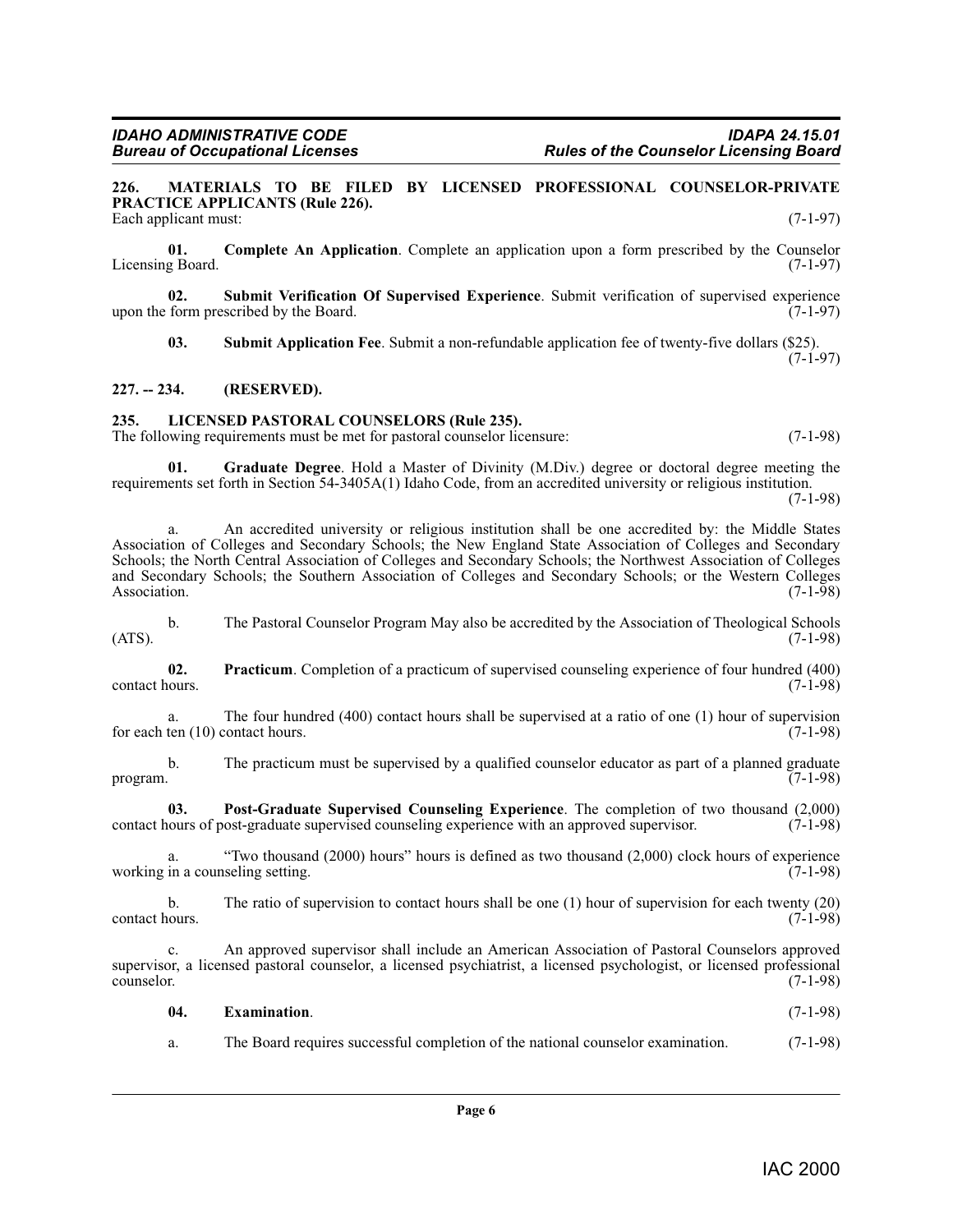#### *IDAHO ADMINISTRATIVE CODE IDAPA 24.15.01* **Rules of the Counselor Licensing Board**

b. The examination will be conducted at a time and place specified by the Board. (7-1-98)

c. Successful performance on the examination will be established by the Board. (7-1-98)

d. The first time the examination is failed, the applicant may take it again the next time it is given upon application and payment of fees. If the examination has been failed twice, the individual must wait at least one  $(1)$  year before taking it a third time. An individual must wait at least one  $(1)$  year and petition the Board for approval to take the examination a fourth time. The petition shall include evidence satisfactory to the Board that the applicant has taken additional study in the field of pastoral counseling before approval will be granted.  $\overline{(7-1-98)}$ 

<span id="page-6-4"></span><span id="page-6-0"></span>**236. MATERIAL TO BE FILED BY LICENSED PASTORAL COUNSELOR APPLICANTS (Rule 236).**  Each applicant must:

**01. Complete An Application**. Complete an application upon a form prescribed by the Counselor Licensing Board. (7-1-98)

<span id="page-6-8"></span>**02.** Verify Counseling Program. Verify counseling program identified in the application with official transcripts sent by colleges or institutions to the Board. (7-1-98) graduate transcripts sent by colleges or institutions to the Board.

<span id="page-6-7"></span>**03.** Submit Verification Of Supervised Practicum. Submit verification of supervised practicum ng experience upon the form prescribed by the Board. (7-1-98) counseling experience upon the form prescribed by the Board.

**04. Submit Verification Of Supervised Experience**. Submit verification of supervised experience upon a form prescribed by the Board. (7-1-98)

<span id="page-6-6"></span><span id="page-6-5"></span><span id="page-6-3"></span>**05. Submit Application Fee**. Submit a non-refundable application fee of seventy-five dollars (\$75).  $(7-1-98)$ 

#### <span id="page-6-1"></span>**237. CONTINUING EDUCATION FOR LICENSED PASTORAL COUNSELOR (Rule 237).**

A licensed pastoral counselor must complete twenty (20) contact hours of continuing education to renew their license. (7-1-98)

**01. Contact Hours**. The contact hours of continuing education must be undertaken within the g areas of study: (7-1-98) following areas of study:

<span id="page-6-2"></span>a. Theories of personality and personality development; (7-1-98) b. Theories of counseling and psychotherapy; (7-1-98) c. Marriage and family dynamics and counseling; (7-1-98) d. Group dynamics and counseling; (7-1-98) e. Personality, culture and ethics; (7-1-98) f. Psychology of religious experience; (7-1-98) g. Pastoral assessment and treatment; (7-1-98) h. Psychopathology; (7-1-98) i. Theories of pastoral care; (7-1-98) j. Research methods; (7-1-98) k. Orientation to the helping professions. (7-1-98)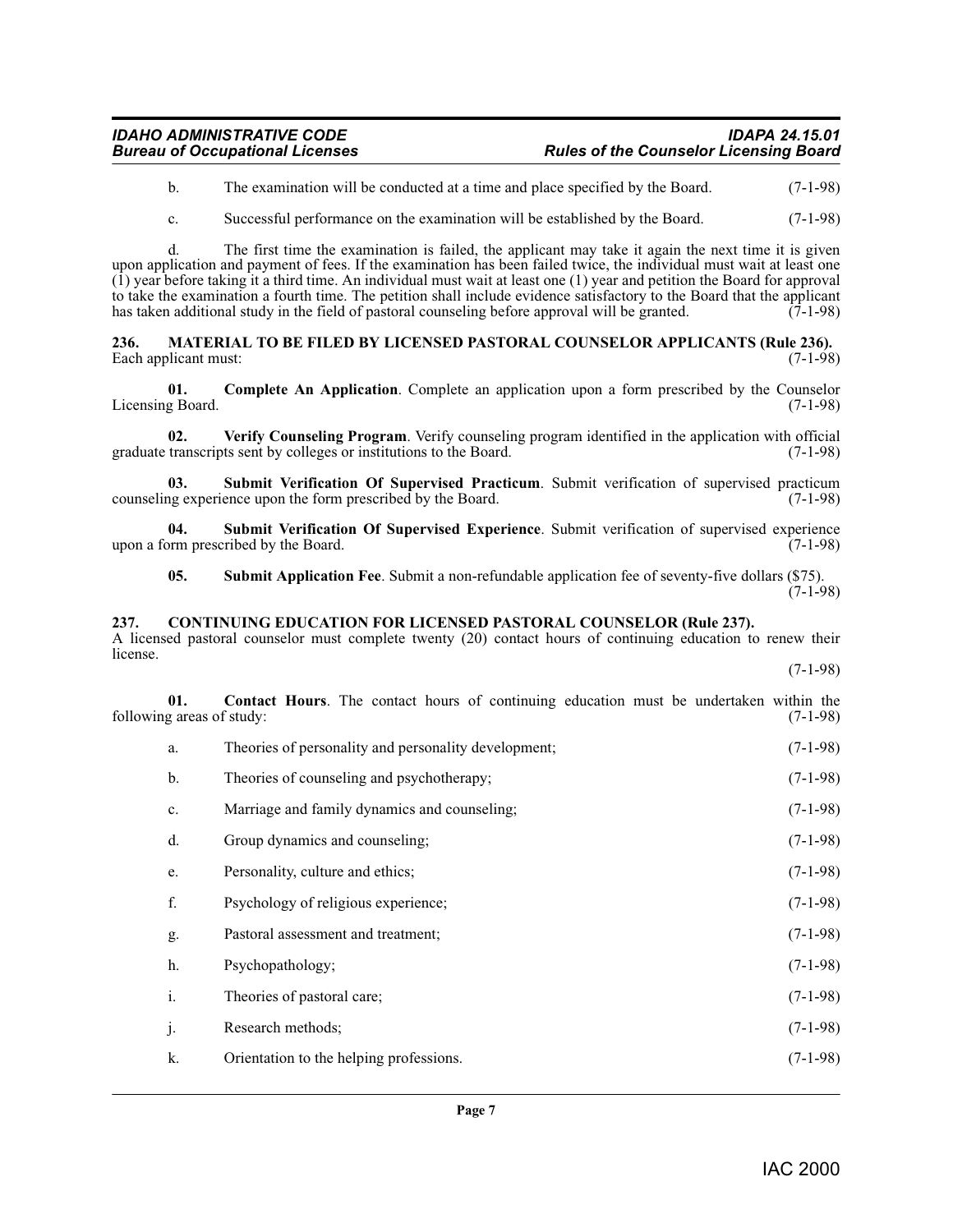**02.** Documentation. Documentation must be copies of verification from providers, transcripts, or es acceptable to the Board. (7-1-98) certificates acceptable to the Board.

**03. When Requirements Begin**. Continuing education requirements shall begin upon the second renewal of the licensed pastoral counselor license. Prior to renewal, documentation of continuing education credits must be provided along with a renewal application. (7-1-98) must be provided along with a renewal application.

#### **238. -- 239. (RESERVED).**

#### <span id="page-7-3"></span><span id="page-7-0"></span>**240. CONDITIONAL COUNSELING LICENSE (Rule 240).**

The following requirements must be met for the issuance of a conditional counseling license: (3-18-99)

**01. Possess A Bachelor's Degree**. Possess a bachelor's degree in a counseling field from an accredited university or college offering an undergraduate program in counseling. (3-18-99)

a. A counseling field shall be in social work, psychology, mental health areas or such other degree as ed by the board in one or more of those areas stated in Subsection 150.01.a.iv. (3-18-99) determined by the board in one or more of those areas stated in Subsection 150.01.a.iv.

b. An accredited university or college shall be a college or university accredited by one (1) of the following: the Middle States Association of Colleges and Secondary Schools, the New England State Association of Colleges and Secondary Schools, the North Central Association of Colleges and Secondary Schools, the Northwest Association of Colleges and Secondary Schools, the Southern Association of Colleges and Secondary Schools, or the Western College Association. (3-18-99)

<span id="page-7-5"></span>**02. Follow The Ethical Standards Of A Licensed Professional Counselor**. The Board adopts the American Counseling Association (ACA) Code of Ethics as the same may be modified or amended. All applicants will receive a copy of the ACA Code of Ethics. All licensees will be required to adhere to the ACA Code of Ethics. (3-18-99)

#### **241. -- 249. (RESERVED).**

#### <span id="page-7-1"></span>**250. FEES (Rule 250).**

<span id="page-7-4"></span><span id="page-7-2"></span>

| <b>Application Fee.</b> Application fee:<br>-01. |                                                                               | $(7-1-97)$ |  |
|--------------------------------------------------|-------------------------------------------------------------------------------|------------|--|
| а.                                               | Licensed Professional Counselor - Seventy-five dollars (\$75).                | $(7-1-97)$ |  |
| b.                                               | Licensed Professional Counselor-Private Practice seventy-five dollars (\$75). | $(7-1-97)$ |  |

- c. Licensed Pastoral Counselor Seventy-five dollars (\$75). (7-1-98)
- <span id="page-7-6"></span>d. Conditional Counseling License - Seventy-five dollars (\$75). (3-18-99)

**02. Licensed Professional Counselor And Licensed Pastoral Counselor Examination Or Reexamination Fee**. Licensed Professional Counselor and Licensed Pastoral Counselor examination or reexamination fee Fifty dollars (\$50). reexamination fee - Fifty dollars (\$50).

<span id="page-7-7"></span>

| 03. | <b>Original License Fee.</b> Original License fee:                       |             |
|-----|--------------------------------------------------------------------------|-------------|
| a.  | Licensed Professional Counselor - Seventy-five dollars (\$75).           | $(7-1-97)$  |
| b.  | Licensed Professional Counselor-Private Practice - Twenty dollars (\$20) | $(7-1-97)$  |
| c.  | Licensed Pastoral Counselor - Seventy-five dollars (\$75).               | $(7-1-98)$  |
| d.  | Conditional Counseling License - Seventy-five dollars (\$75).            | $(3-18-99)$ |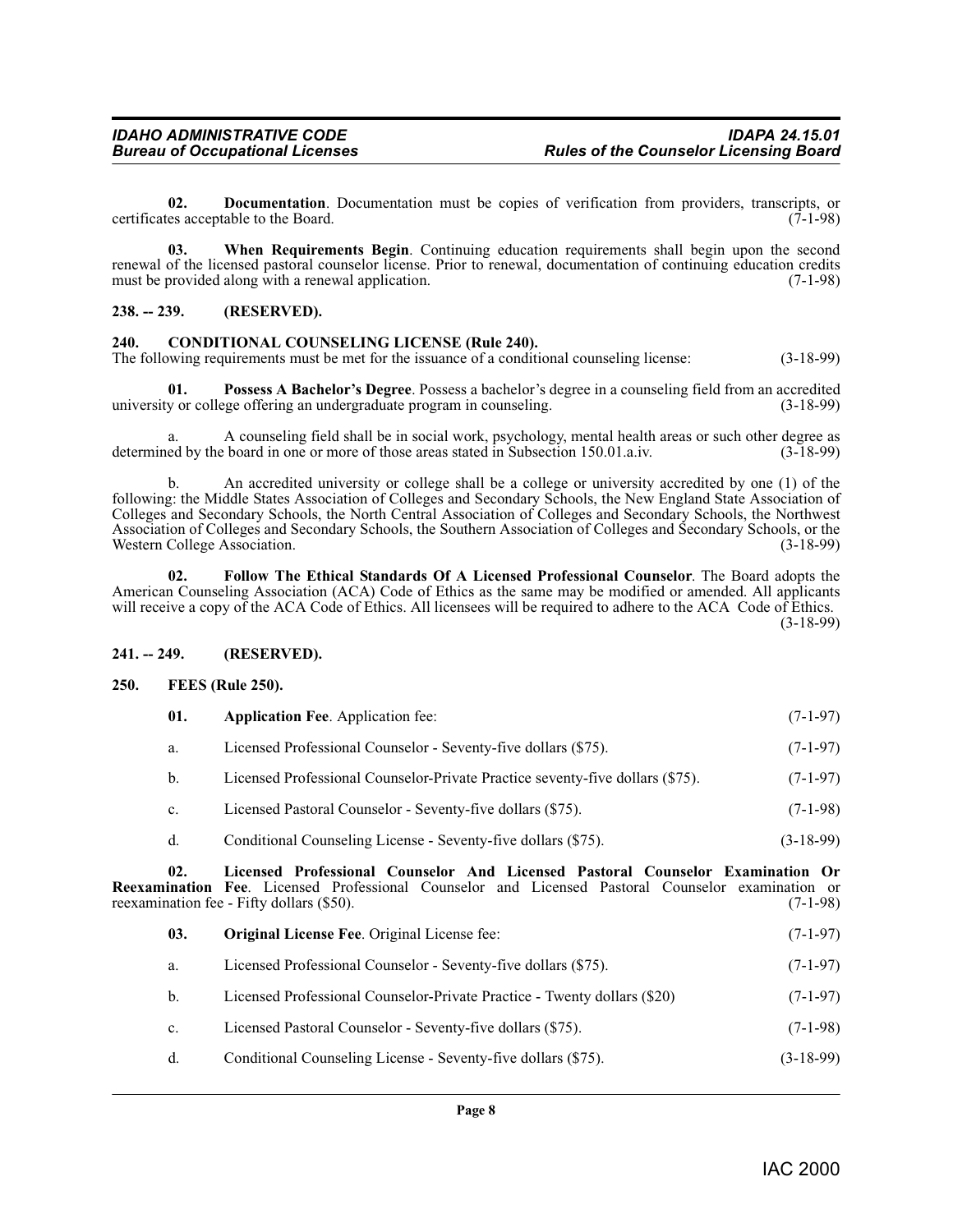**04. Annual Renewal Fee**. Annual renewal fee for Licensed Professional Counselor, Licensed Professional Counselor-Private Practice, Licensed Pastoral Counselor, and Conditional Counseling License - Sixty dollars (\$60). (3-18-99) dollars (\$60). (3-18-99)

<span id="page-8-18"></span><span id="page-8-16"></span><span id="page-8-10"></span>

|  | Fees Are Non-Refundable. All fees are non-refundable. |  | $(7-1-93)$ |  |  |
|--|-------------------------------------------------------|--|------------|--|--|
|--|-------------------------------------------------------|--|------------|--|--|

<span id="page-8-0"></span>**251. -- 299. (RESERVED).**

#### <span id="page-8-1"></span>**300. RECIPROCITY (Rule 300).**

An applicant who is in possession of a valid counseling license from another state must apply following the procedures listed under Section 200 except that Subsections 200.02 and 200.03 may be verified from documents received from the other state. An applicant who is licensed in another state, however, must meet the qualifications for license. (See Section 150). license. (See Section 150).

#### <span id="page-8-2"></span>**301. -- 349. (RESERVED).**

#### <span id="page-8-13"></span><span id="page-8-3"></span>**350. CODE OF ETHICS (Rule 350).**

The Board adopts the American Counseling Association (ACA) Code of Ethics as the same may be modified or amended. All applicants will receive a copy of the ACA Code of Ethics. All licensees will be required to adhere to the ACA Code of Ethics. (3-18-99)

#### <span id="page-8-4"></span>**351. -- 399. (RESERVED).**

#### <span id="page-8-19"></span><span id="page-8-5"></span>**400. RENEWAL OF LICENSE (Rule 400).**

Each licensed counselor must renew his license prior to July 1 of each year or the license will be cancelled. Cancelled licenses may be reinstated in accordance with the requirements of Section 67-2614, Idaho Code. (7-1-97 licenses may be reinstated in accordance with the requirements of Section 67-2614, Idaho Code.

#### <span id="page-8-6"></span>**401. -- 449. (RESERVED).**

#### <span id="page-8-17"></span><span id="page-8-7"></span>**450. GENERAL SCOPE OF THE LICENSEE'S APPROPRIATE PRACTICE (Rule 450).**

<span id="page-8-11"></span>**01. Board Recommendation Of Generic Scope Of Practice**. While the professional counselor license could be considered generic in nature, it should not be viewed as an authorization to provide counseling services to every client population in every possible professional setting. The letter which accompanies the issuance of the first license will recommend the general scope of the licensee's appropriate practice. This recommended scope of practice will be consistent with the Board's evaluation of the applicant's graduate major, supervised experience and other corroborative information.

<span id="page-8-20"></span>**02. Submission Of Additional Information For Scope Of Practice**. A licensed counselor who considers the Board's recommended guidelines to be too restrictive may wish to submit additional information to acquaint the Board with new, possibly more expansive qualifications. (7-1-93)

#### <span id="page-8-8"></span>**451. -- 499. (RESERVED).**

#### <span id="page-8-15"></span><span id="page-8-9"></span>**500. DISCIPLINARY PROCEDURES (Rule 500).**

**01. Disciplinary Procedures**. The disciplinary procedures of the Bureau of Occupational Licenses are the disciplinary procedures of the Counselor Licensing Board. (3-18-99)

<span id="page-8-12"></span>**02. Civil Fine**. The Board may impose a civil fine not to exceed one thousand dollars (\$1,000) upon a licensed counselor for each violation of Section 54-3407, Idaho Code. (3-18-99)

<span id="page-8-14"></span>**02. Costs And Fees**. The Board may order a licensed counselor to pay the costs and fees incurred by the Board in the investigation or prosecution of the licensee for a violation of Section 54-3407, Idaho Code.

(3-18-99)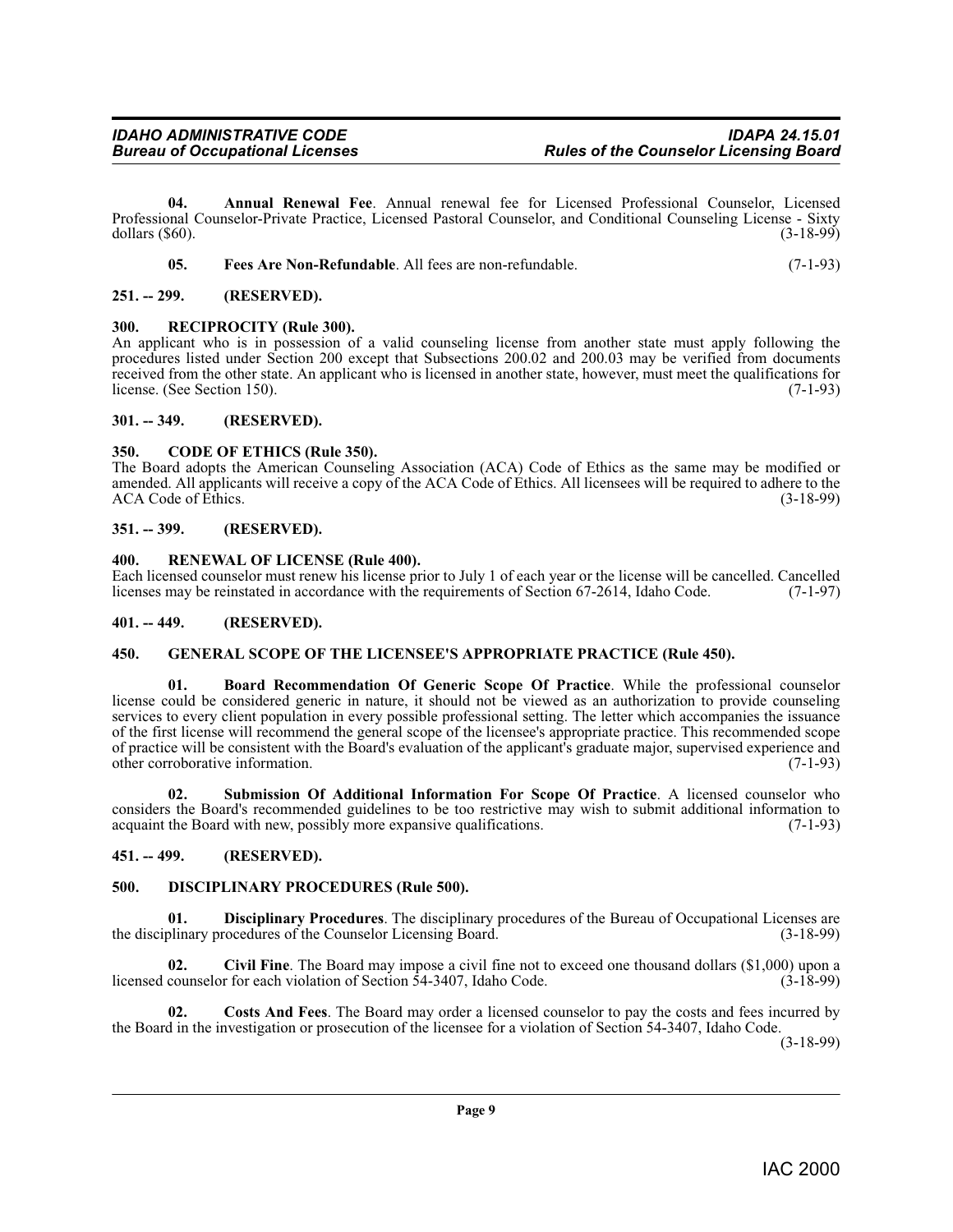#### <span id="page-9-0"></span>**501. -- 549. (RESERVED).**

#### <span id="page-9-1"></span>**550. RULE MAKING HISTORY PRIOR TO JULY 1, 1993 (Rule 550).**

<span id="page-9-3"></span>Adopted October 4, 1983 Amended and Readopted December 24, 1985 Effective January 13, 1986 Amended and Readopted May 10, 1988 Effective May 30, 1988 Amended and Readopted May 16, 1991 (7-1-93)

#### <span id="page-9-2"></span>**551. -- 999. (RESERVED).**